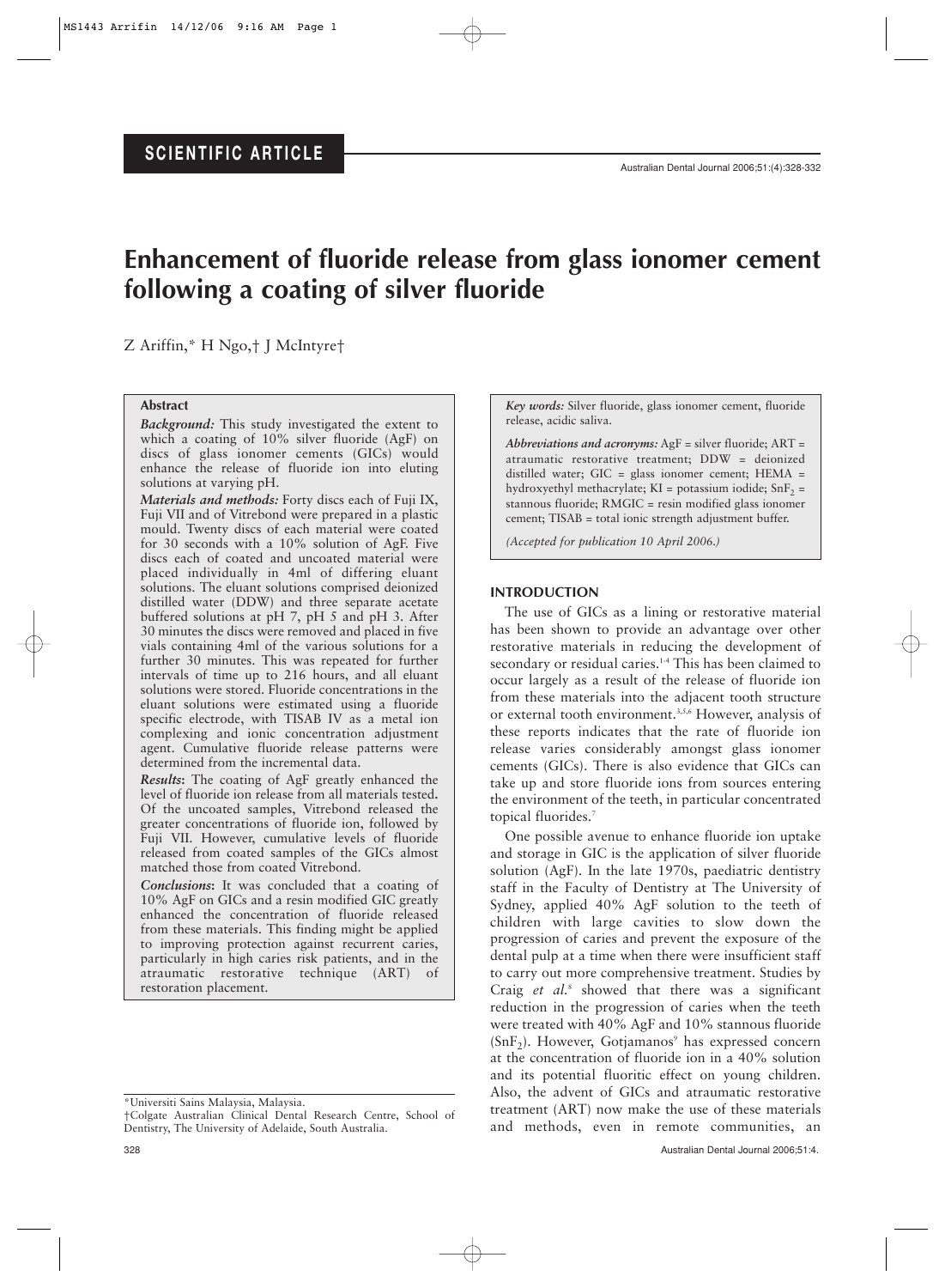alternative approach to caries control. Even so, there may still be an advantage in combining both GIC and AgF treatments to achieve an even greater degree of success in caries management, particularly in remote communities, but at a reduced concentration of AgF.

One of the disadvantages of the use of AgF was the dark staining of oral tissues that resulted. This can now be prevented from occurring by the subsequent immediate application of a concentrated potassium iodide (KI) solution (Craig, personal communication; Knight *et al.*10).

The objective of this experiment was to determine the potential to increase release of fluoride ion from Fuji IX, Fuji VII (GC Corp., Japan) and Vitrebond (3M ESPE, USA) into deionized distilled water (DDW) and a variety of acetate buffered solutions at differing pH levels following exposure of these materials to a 10% solution of AgF. These solutions were intended to simulate saliva in terms of its calcium and phosphate ion content, and the pH to which the teeth and restorations could be periodically exposed.

#### **MATERIALS AND METHODS**

### **Preparation of GIC discs**

Forty discs each of Fuji IX, Fuji VII and Vitrebond were prepared to a size of 4mm diameter x 6mm depth using a plastic mould. Vitrebond, a resin modified GIC (RMGIC), was included as it has been found in previous studies to have the highest levels of fluoride ion release of all GICs.<sup>11</sup> All discs were allowed to set for 24 hours in a humid environment before use. Twenty discs of each material were immersed in 10% AgF solution for one minute and dried on blotting paper.

#### **Preparation of eluant solutions**

Eluting solutions comprised DDW (pH 6.5) and acetate buffers based on the artificial caries demineralization solution of ten Cate and Duijster.<sup>12</sup> These contain 0.5M glacial acetic acid and 2.2mM  $CaHPO<sub>4</sub>$ . The pH of separate samples of the solutions was adjusted using 5% NaOH to pH 7, pH 5 and pH 3. Two hundred and fifty vials containing 4ml of each eluant solution were prepared. This allowed for five eluant samples to be collected from each of the six categories of GIC, at each change over period, together with control eluant samples.

#### **Method**

The six categories of GIC discs, Fuji IX, Fuji VII and Vitrebond, both with AgF coating and without, were placed in vials of eluant solutions. After 30 minutes, all discs were removed and placed in fresh solutions for a further 30 minutes. This change of solutions occurred at the following intervals of time to 216 hours (nine days): 0.5, 1, 2, 4, 8, 16, 32, 64 and 128 hours. At 216 hours the experiment was terminated with the discs being stored in a moist environment for future

**Table 1. i, ii, iii, iv: Mean incremental fluoride release from Fuji IX, Fuji VII and Vitrebond into eluants at different pH levels (ppm or µg/ml)**

| i. DDW         |               |              |             |                    |                     |                      |
|----------------|---------------|--------------|-------------|--------------------|---------------------|----------------------|
| Hours          | Fuji<br>IX    | Fuji<br>VII  | Vitrebond   | Fuji IX<br>$+ AgF$ | Fuji VII<br>+ AgF   | Vitrebond<br>+ AgF   |
| 0.5<br>1       | 0.07<br>0.039 | 0.32<br>0.24 | 0.74<br>0.5 | 23.0<br>2.7        | 24.0<br>5.2         | 10.0<br>4.0          |
| 2              | 0.034         | 0.38         | 0.9         | 1.6                | 6.0                 | 4.1                  |
| 4              | 0.058         | 1.0          | 1.6         | 1.0                | 7.0                 | 3.9                  |
| 8              | 0.09          | 0.8          | 3.0         | 0.9                | 6.0                 | 6.2                  |
| 24             | 0.11          | 0.9          | 4.0         | 0.5                | 2.5                 | 5.0                  |
| 72             | 0.36          | 3.0          | 12.0        | 0.72               | 3.4                 | 9.8                  |
| 216            | 0.36          | 3.0          | 12.0        | 0.92               | 3.4                 | 16.0                 |
| ii. pH 7       |               |              |             |                    |                     |                      |
| Hours          | Fuji<br>IX    | Fuji<br>VII  | Vitrebond   | Fuji IX<br>$+ AgF$ | Fuji VII<br>$+ AgF$ | Vitrebond<br>$+ AgF$ |
| 0.5            | 0.044         | 0.018        | 0.17        | 11.0               | 26.0                | 2.9                  |
| $\mathbf 1$    | 0.025         | 0.018        | 0.036       | 0.37               | 1.0                 | 0.7                  |
| $\overline{c}$ | 0.018         | 0.018        | 0.062       | 0.38               | 0.7                 | 0.74                 |
| 4              | 0.018         | 0.02         | 0.13        | 0.37               | 0.6                 | 1.7                  |
| 8              | 0.018         | 0.02         | 0.47        | 0.38               | 0.81                | 2.2                  |
| 24             | 0.016         | 0.028        | 0.6         | 0.25               | 0.62                | 1.6                  |
| 72             | 0.016         | 0.31         | 2.0         | 0.5                | 1.2                 | 3.1                  |
| 216            | 0.016         | 0.32         | 2.3         | 0.8                | 1.3                 | 6.0                  |
| iii. pH 5      |               |              |             |                    |                     |                      |
| Hours          | Fuji<br>IX    | Fuji<br>VII  | Vitrebond   | Fuji IX<br>$+ AgF$ | Fuji VII<br>+ AgF   | Vitrebond<br>+ AgF   |
| 0.5            | 0.058         | 0.086        | 1.1         | 24.0               | 16.0                | 5.0                  |
| $\mathbf 1$    | 0.058         | 0.086        | 0.4         | 1.9                | 2.9                 | 1.3                  |
| 2              | 0.058         | 0.11         | 0.8         | 2.0                | 4.0                 | 1.4                  |
| $\overline{4}$ | 0.07          | 0.24         | 1.5         | 1.7                | 4.0                 | 1.1                  |
| 8              | 0.11          | 0.37         | 2.0         | 1.7                | 3.1                 | 3.5                  |
| 24             | 0.18          | 0.61         | 3.2         | 1.1                | 3.1                 | 3.3                  |
| 72             | 0.45          | 2.1          | 5.1         | 1.6                | 5.0                 | 5.0                  |
| 216            | 0.51          | 2.6          | 6.4         | 1.6                | 4.9                 | 11.0                 |
| iv. pH 3       |               |              |             |                    |                     |                      |
| Hours          | Fuji<br>IX    | Fuji<br>VІІ  | Vitrebond   | Fuji IX<br>+ AgF   | Fuji VII<br>+ AgF   | Vitrebond<br>+ AgF   |
| 0.5            | 1.0           | 3.8          | 4.4         | 11.5               | 14.0                | 9.6                  |
| 1              | 1.2           | 3.7          | 5.4         | 3.6                | 10.0                | 8.4                  |
| $\overline{c}$ | 2.8           | 6.8          | 8.3         | 2.3                | 11.0                | 10.0                 |
| 4              | 3.7           | 7.2          | 11.0        | 2.0                | 9.2                 | 12.0                 |
| 8              | 4.0           | 8.2          | 11.0        | 1.8                | 7.2                 | 14.0                 |
| 24             | 4.0           | 9.2          | 17.0        | 1.5                | 5.0                 | 17.0                 |
| 72             | 5.8           | 14.0         | 23.0        | 2.1                | 6.2                 | 24.0                 |
| 216            | 4.8           | 15.0         | 31.0        | 2.7                | 8.4                 | 26.0                 |
|                |               |              |             |                    |                     |                      |

reference. All 960 eluant samples, together with control eluant samples, were stored at 4°C until assessed for fluoride ion content.

Readings from each of the five samples were determined for 10 separate categories of test material, and the differences between readings for each category were found to be less than one per cent. For this reason, as there were greater than 1000 samples to be read, it was decided to pool the five eluant samples from each category.

## **Assessment of fluoride ion content in each eluant sample**

Incremental fluoride release during the exposed time periods was measured using a fluoride specific ion electrode (Orion, USA). Total ionic strength adjustment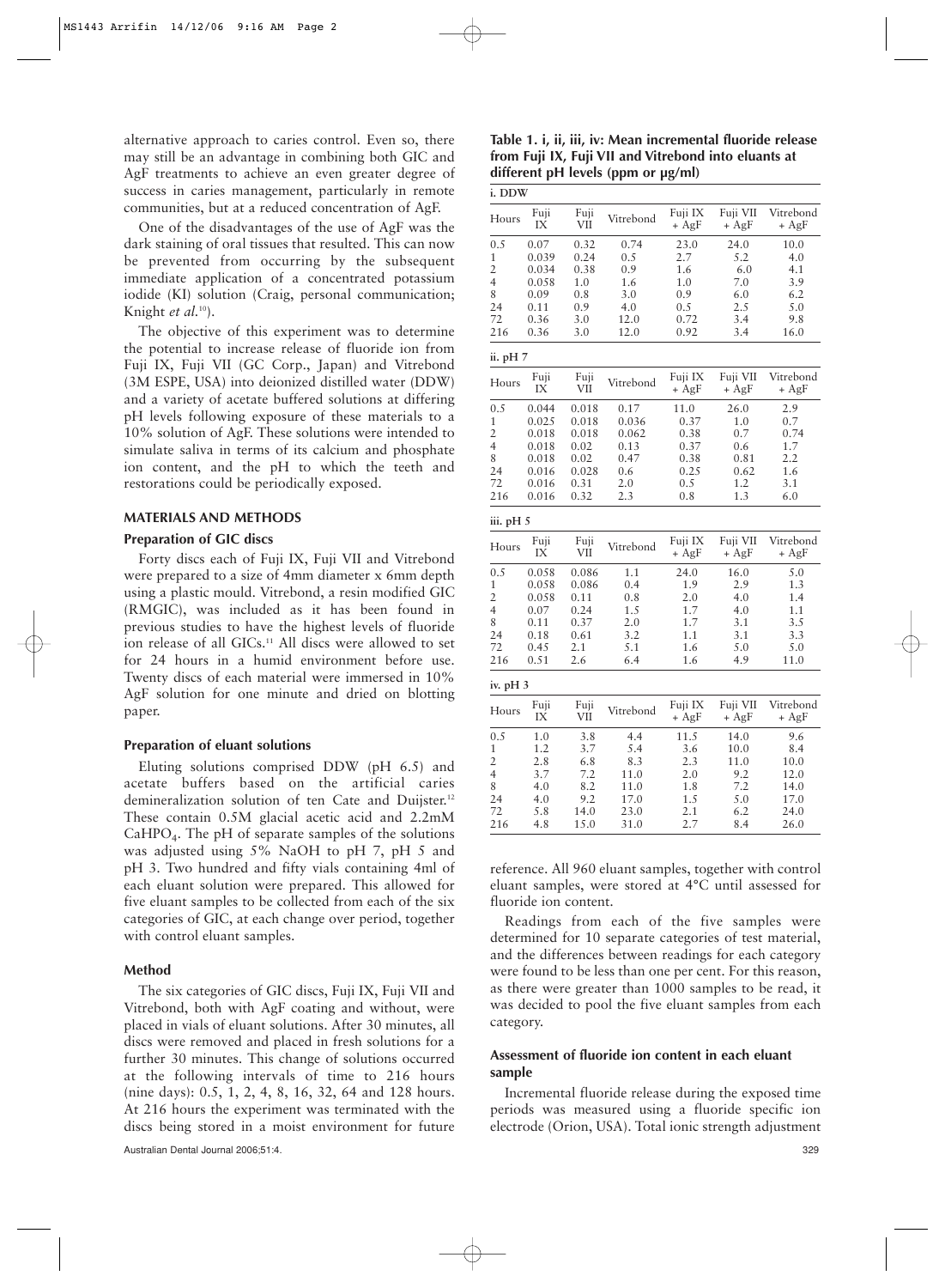**Table 2. i, ii, iii, iv: Accumulative amounts of fluoride released from Fuji IX, Fuji VII and Vitrebond into eluants at different pH levels (ppm or µg/ml)**

**i. DDW**

| Hours                     | Fuji<br>IX | Fuji<br><b>VII</b> | Vitrebond | Fuji IX<br>$+ AgF$ | Fuji VII<br>$+ AgF$ | Vitrebond<br>$+ AgF$ |  |  |
|---------------------------|------------|--------------------|-----------|--------------------|---------------------|----------------------|--|--|
| 0.5                       | 0.07       | 0.32               | 0.74      | 23.0               | 24.0                | 10.0                 |  |  |
| $\mathbf{1}$              | 0.109      | 0.56               | 1.24      | 25.7               | 29.2                | 14.0                 |  |  |
| $\overline{2}$            | 0.143      | 0.94               | 2.14      | 27.3               | 35.2                | 18.1                 |  |  |
| $\overline{4}$            | 0.201      | 1.94               | 3.74      | 28.3               |                     | 22.0                 |  |  |
|                           |            |                    |           |                    | 42.2                |                      |  |  |
| 8                         | 0.291      | 2.74               | 6.74      | 29.2               | 48.2                | 28.2                 |  |  |
| 24                        | 0.401      | 3.64               | 10.74     | 29.7               | 50.7                | 33.2                 |  |  |
| 72                        | 0.761      | 6.64               | 22.74     | 30.42              | 54.1                | 43.0                 |  |  |
| 216                       | 1.121      | 9.64               | 34.74     | 31.34              | 57.5                | 59.0                 |  |  |
| ii. Acetate buffer, pH 7  |            |                    |           |                    |                     |                      |  |  |
| Hours                     | Fuji       | Fuji               | Vitrebond | Fuji IX            | Fuji VII            | Vitrebond            |  |  |
|                           | IX         | VII                |           | $+ AgF$            | $+ AgF$             | $+ AgF$              |  |  |
| 0.5                       | 0.044      | 0.018              | 0.17      | 11.0               | 26.0                | 2.9                  |  |  |
| 1                         | 0.069      | 0.036              | 0.206     | 11.37              | 27.0                | 3.6                  |  |  |
| $\overline{2}$            | 0.087      | 0.054              | 0.268     | 11.75              | 27.7                | 4.34                 |  |  |
| $\overline{4}$            | 0.105      | 0.074              | 0.398     | 12.12              | 28.3                | 6.04                 |  |  |
| 8                         | 0.123      | 0.094              | 0.868     | 12.50              | 29.11               | 8.24                 |  |  |
| 24                        | 0.139      | 0.122              | 1.468     | 12.75              | 29.73               | 9.84                 |  |  |
| 72                        | 0.155      | 0.432              | 3.468     | 13.25              | 30.93               | 12.94                |  |  |
| 216                       | 0.171      | 0.752              | 5.768     | 14.05              | 32.23               | 18.94                |  |  |
| iii. Acetate buffer, pH 5 |            |                    |           |                    |                     |                      |  |  |
| Hours                     | Fuji<br>IX | Fuji<br><b>VII</b> | Vitrebond | Fuji IX<br>$+ AgF$ | Fuji VII<br>$+ AgF$ | Vitrebond<br>$+ AgF$ |  |  |
| 0.5                       | 0.058      | 0.086              | 1.1       | 24.0               | 16.0                | 5.0                  |  |  |
| 1                         | 0.116      | 0.172              | 1.5       | 25.9               | 18.9                | 6.3                  |  |  |
| $\overline{2}$            | 0.174      | 0.282              | 2.3       | 27.9               | 22.9                | 7.7                  |  |  |
| $\overline{4}$            | 0.244      | 0.522              | 3.8       | 29.6               | 26.9                | 8.8                  |  |  |
| 8                         | 0.354      | 0.892              | 5.8       | 31.3               | 30.0                | 12.3                 |  |  |
| 24                        | 0.534      | 1.502              | 9.0       | 32.4               | 33.1                | 15.6                 |  |  |
| 72                        | 0.984      | 3.602              | 14.1      | 34.0               | 38.1                | 20.6                 |  |  |
| 216                       | 1.494      | 6.202              | 20.5      | 35.6               | 43.0                | 31.6                 |  |  |
| iv. Acetate buffer, pH 3  |            |                    |           |                    |                     |                      |  |  |
|                           | Fuji       | Fuji               |           | Fuji IX            | Fuji VII            | Vitrebond            |  |  |
| Hours                     | IX         | <b>VII</b>         | Vitrebond | $+ AgF$            | $+ AgF$             | $+ AgF$              |  |  |
| 0.5                       | 1.0        | 3.8                | 4.4       | 11.5               | 14.0                | 9.6                  |  |  |
| $\mathbf{1}$              | 2.2        | 7.5                | 9.8       | 15.1               | 24.0                | 18.0                 |  |  |
| 2                         | 5.0        | 14.3               | 18.1      | 17.4               | 35.0                | 28.0                 |  |  |
| $\overline{4}$            | 8.7        | 21.5               | 29.1      | 19.4               | 44.2                | 40.0                 |  |  |
| 8                         | 12.7       | 29.7               | 40.1      | 21.2               | 51.4                | 54.0                 |  |  |
| 24                        | 16.7       | 38.9               | 57.1      | 22.7               | 56.4                | 71.0                 |  |  |
| 72                        | 22.5       | 52.9               | 80.1      | 24.8               | 62.6                | 95.0                 |  |  |
| 216                       | 27.3       | 67.9               | 111.1     | 27.5               | 71.0                | 121.0                |  |  |
|                           |            |                    |           |                    |                     |                      |  |  |

buffer IV (TISAB IV; Orion, USA) was used to decomplex contaminating metal ions presumed to also be leached from the GICs, and to provide a more constant background ionic strength. One millilitre of TISAB IV buffer was added to 1ml of each eluant sample. Standard fluoride solutions were prepared by mixing equal volumes of fluoride standards at concentrations of 0.01ppm, 0.1ppm, 1.0ppm, 10ppm, 100ppm in DDW with equal volumes of TISAB IV. Millivolt readings of standard fluoride/TISAB IV solutions were measured using the fluoride specific ion electrode with a digital pH/mV meter (Orion, USA).

Three samples of each eluate were tested for each time and eluate category, and the mean of the three separate readings calculated. The results were used to establish the standard reference curve, which showed

Table 1 shows the incremental concentrations of fluoride ion released into the different eluant solutions over the various time periods, in ppm (µg/ml). These results are shown in cumulative levels at the various collection times in Table 2.

**RESULTS**

Of the uncoated materials, Vitrebond showed the highest cumulative fluoride release followed by Fuji VII and Fuji IX under all conditions tested. Fluoride ion was still being released by the ninth day (216 hours). The highest cumulative fluoride release was at pH 3 followed by DDW (Vitrebond) and pH 5 (Fuji IX and Fuji VII). The lowest cumulative release was at pH 7 in all the samples tested.

the relationship between the logarithm of fluoride concentration in the solution and the millivolts measured with the electrode. The readings in millivolts from all the samples of unknown fluoride concentration were converted to ppm F using the reference graph. The cumulative pattern of fluoride release for each sample was later calculated from the

incremental data and expressed in µg/ml.

The GICs and the RMGIC all showed increased fluoride release when coated with 10% AgF. However, the pattern of uptake varied considerably between the GICs and the RMGIC. The initial fluoride release patterns from Vitrebond + AgF were considerably lower than for Fuji VII and IX + AgF, though in most cases the cumulative amount released from Vitrebond increased to almost the same final amount as for the GICs.

## **DISCUSSION**

The results indicated that surface application of a 10% solution of AgF to GICs will enhance the amount of fluoride released into the surrounding environment, irrespective of which materials already demonstrate a high rate of fluoride release in their own right. However, as stated earlier, this application must be followed immediately by an application of KI to prevent dark staining of the GIC and adjacent enamel occurring. A prior coating of AgF/KI to demineralized dentine immediately prior to the placement of a Fuji IX restoration did not significantly alter the uptake of fluoride ion into the dentine compared with when AgF alone was applied.13 Even though this is a different model system, it suggests that a similar result might apply when GIC coated with AgF/KI is exposed to the wider oral environment.

The baseline result from all materials was in accordance with the information provided by the manufacturers. Vitrebond by itself provides the highest accumulation of fluoride ion released compared with both conventional GICs tested. The composition and structure of Vitrebond is different compared with conventional glass ionomer cement, it being an RMGIC in which several components were added such as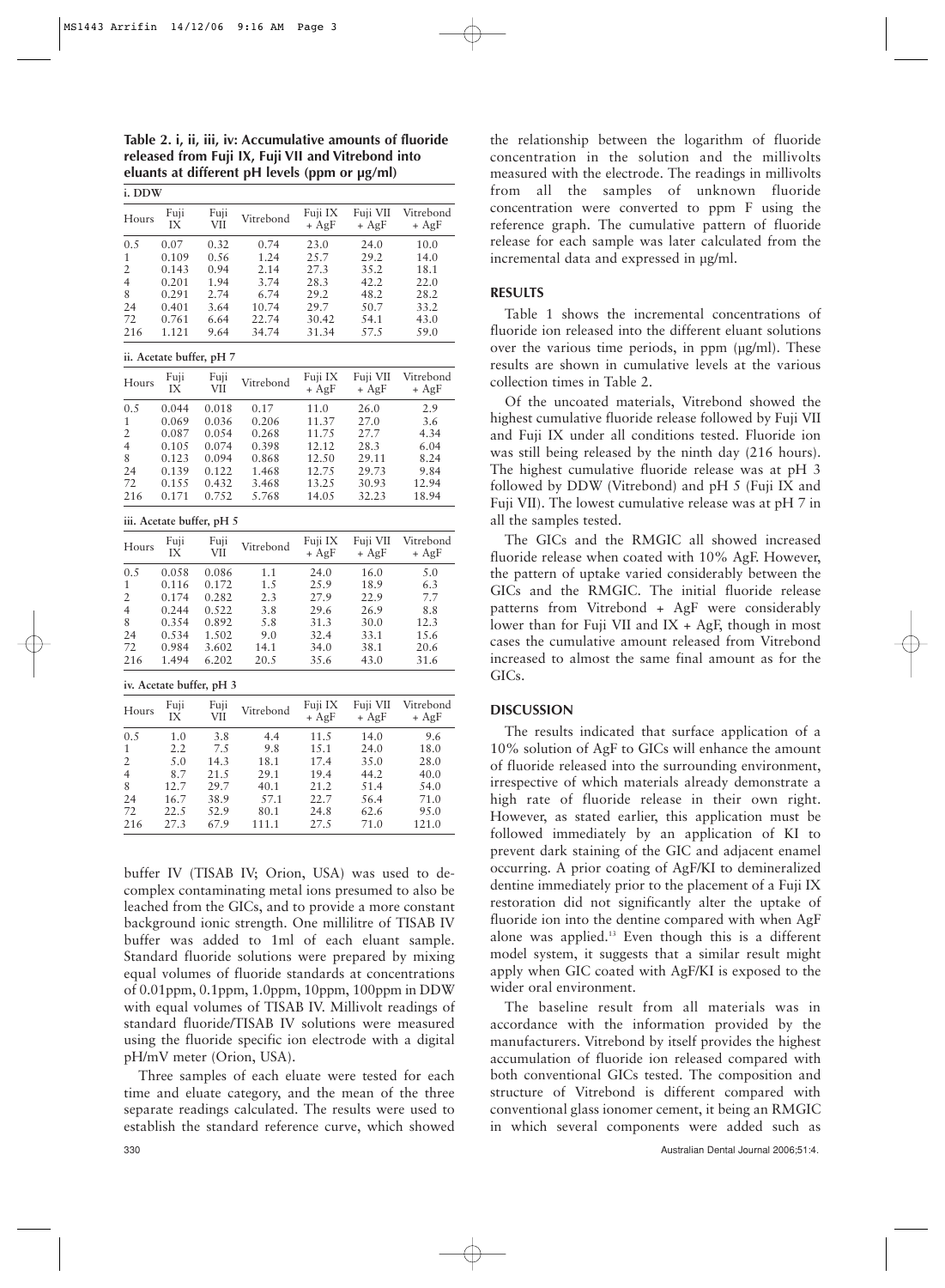hydroxyethyl methacrylate (HEMA) and photoinitiator, besides the other common compositional elements of conventional GICs. However, it is currently not known why its fluoride release is so high in comparison with that from the conventional GICs.

These findings are of significance to clinical dentistry. Even though AgF might be applied externally to GIC restorations, or coat the base of a cavity prior to placement of GIC, its effect in enhancement of the fluoride release pattern from such restorations would still substantially increase the concentration of fluoride available at these locations. The majority of research into the role of fluoride released from GICs supports the claim that fluoride released from GICs has an anticariogenic effect and enhances the remineralization process on the tooth surface.<sup>5-7,14,15</sup>

These results are consistent with those demonstrated in previous studies.16-18 Silver fluoride treated GICs released more fluoride compared with untreated cements.18-20 These results also show that acidic conditions will increase the release of fluoride; the lower the pH, the higher the cumulative release of fluoride, as found in previous studies.<sup>17,21</sup> The greatest accumulation of fluoride released was at pH 3, followed by pH 5 (Fuji IX and Fuji VII) and DDW (Vitrebond). Results of fluoride release were lowest at pH 7 in all the samples tested.

Thus these data also demonstrated the combined action of acidity and relative ionic concentration of the eluant solutions in contributing to the F release pattern. GIC discs release more fluoride ion in DDW compared with that in pH 7 eluant solution. There were few ions present in the DDW solution, and the less tightly bound fluoride ions were released, resulting in a higher, cumulative release of fluoride than at pH 7 with equivalent tonicity to the remaining solutions. Previous studies showed that glass ionomer cements release more fluoride in deionized water compared with artificial saliva.21,22 On the other hand, GIC discs in pH 5 and pH 3 solutions showed higher fluoride release compared with that at pH 7 due to the higher level of acidity. The question arises as to whether this occurs as a result of a dissolution process or an acid-activated, equilibrium-driven process of diffusion. It possibly involved both. There was evidence that with sustained acidic pH challenge, loss of surface material occurs from the traditional GICs.<sup>23</sup> However, chemically, the conditions indicated that a diffusion process must be a major driving force in the fluoride release process.

Another factor was the specific differences in F release profiles between the different GIC based materials. Vitrebond gave the greatest accumulation of fluoride release at pH 3 followed by DDW. However, it also provided the lowest fluoride release, up to 30 minutes from when it was coated with 10% AgF, followed by a relatively greater increase in fluoride release with time.

Unfortunately, the method for assessment of fluoride release did not allow for discrimination between originally bound fluoride ion and more freely available. It was not possible to make these measurements with a fluoride electrode without the use of TISAB as the electrode would be seriously contaminated by the metal ions in the solution. Alternative methods such as prior separation of the fluoride by acid hydrolysis did not assist in this regard.

The study by el Mallakh<sup>24</sup> concluded that the *in vitro* release of fluoride from glass ionomer cements does not represent the actual release in the oral environment. Nevertheless, the addition of the AgF substantially increases the amount of fluoride release *in vitro*, and it might be expected that this additional release will occur *in vivo*. As such, as well as contributing to inhibition of demineralization and enhancement of remineralization, this additional concentration might reach that at which it could exert a bacteriostatic effect.

A study by Marsh and Bradshaw<sup>25</sup> showed that 1mmol/L fluoride (18.87ppm (µg/ml) F) combined with a moderated low pH can prevent *Streptococcus mutans* growth. The results of fluoride release on normal GIC discs (Fuji IX and Fuji VII) at 30 minutes ranged between 0.018ppm (µg/ml) F to 3.8ppm (µg/ml) F  $(9 \times 10^4 \text{mmol/L}$  to 0.20mmol/L). The results of fluoride release at 30 minutes after GIC discs (Fuji IX and Fuji VII) were coated with 10% AgF ranged between 11ppm F to 26ppm F (0.58mmol/L to 1.378mmol/L). The higher concentration of fluoride release after coating with 10% AgF might be sufficient to exert some inhibition of bacterial growth. However, it would exert a marginal effect compared with the effect of the low pH at which such concentrations of fluoride are released and the additive effect of the heavy metal ion also present.

#### **CONCLUSION**

GICs and RMGICs can have their fluoride concentrations enhanced by a coating of silver fluoride and release more fluoride ion into the oral environment compared with untreated materials. It would be essential to follow this coating immediately with KI to ensure no staining resulted. There is evidence to suggest that the addition of KI would not significantly affect the concentration of fluoride released.

The greatest accumulation of fluoride released was at pH 3, followed by pH 5 (Fuji VII and Fuji IX) and DDW (Vitrebond). This method of enhancement of fluoride release could be very beneficial for patients with high caries risk and could be used in conjunction with the ART technique. However, additional clinical trials are needed to evaluate the effect of silver fluoride/potassium iodide in conjunction with GIC on dental caries *in vivo*.

#### **REFERENCES**

- 1. Davidson CL, Mjör IA, eds. Advances in glass-ionomer cements. Chicago: Quintessence Publishing Co. Inc., 1999.
- 2. Forsten L. Fluoride release and uptake by glass-ionomers and related materials and its clinical effect. Biomaterials 1998;19:503-508.
- 3. Mount GJ, ed. An atlas of glass-ionomer cements: a clinician's guide. 3rd edn. London: Martin Dunitz, 2002.